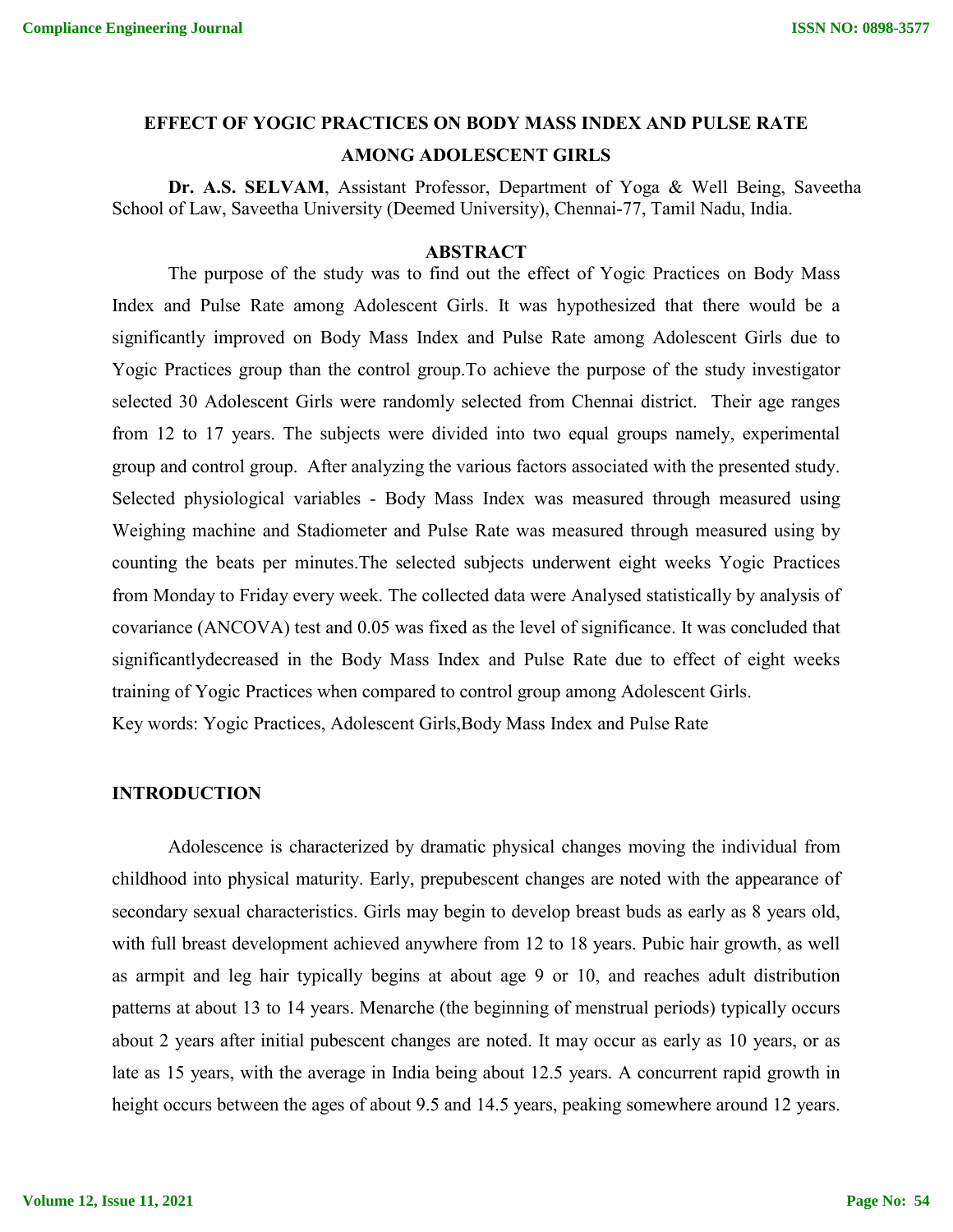A concurrent rapid growth in height occurs between the ages of about 10.5 to 11 and 16 to 18, peaking around age 14. The human body has several glands, many of which are ductless. The various hormones they produce kill germs in our body as they mingle with the blood. If these glands work as well as they should, we would all be disease-free. Yoga gives strength to these glands to do their job properly. Each gland secretes a different fluid that affects a different function in the body. Hormones secreted by ductless glands are very important for a healthy life. When hormones are at a particular performance level, the body can function to its optimum. The improper functioning of these glands is usually the primary cause of most diseases. Fortunately, there are yogic practices that activate each of these glands. (Dr.AnandhaBalayogiBhavanani, 2004). Body Mass Index and Pulse Rate are both the most prevalent and most important factors affecting the psychosocial function of the elderly people. Yogic Practices is one of the very antiquity and for most sciences. Yogic Practices helps to promote a balanced development of physical, mental and spiritual wellbeing**.**

## **STATEMENT OF THE PROBLEM**

The purpose of the study was to find out the effect of Yogic Practices on Body Mass Index and Pulse Rate among Adolescent Girls.

## **HYPOTHESIS**

It was hypothesized that there would be a significantly improved on Body Mass Index and Pulse Rate among Adolescent Girls due to Yogic Practices group than the control group.

#### **REVIEW OF RELATED LITERATURE**

**Sridevi, K. J., &Elangovan, R. (2020).** Conducted study on theeffect of Yogic Practices on Body Mass Index and Pulse Rate among Adolescent Girls. For the purpose of the study, 30 stressed adolescent girls were chosen randomly using random sampling group method they came from Chennai between the ages of 14 and 18, and were split into two classes, I and II, each with 15 subjects. It was hypothesized that there will be substantial variations in physiological and psychological factors such as Body Mass Index (BMI) and Depression in the teenage depressed girls than in the control group. Preliminary test was conducted for two Groups on Body Mass Index (BMI) and Stress before the start of the training program. Group I subjects were given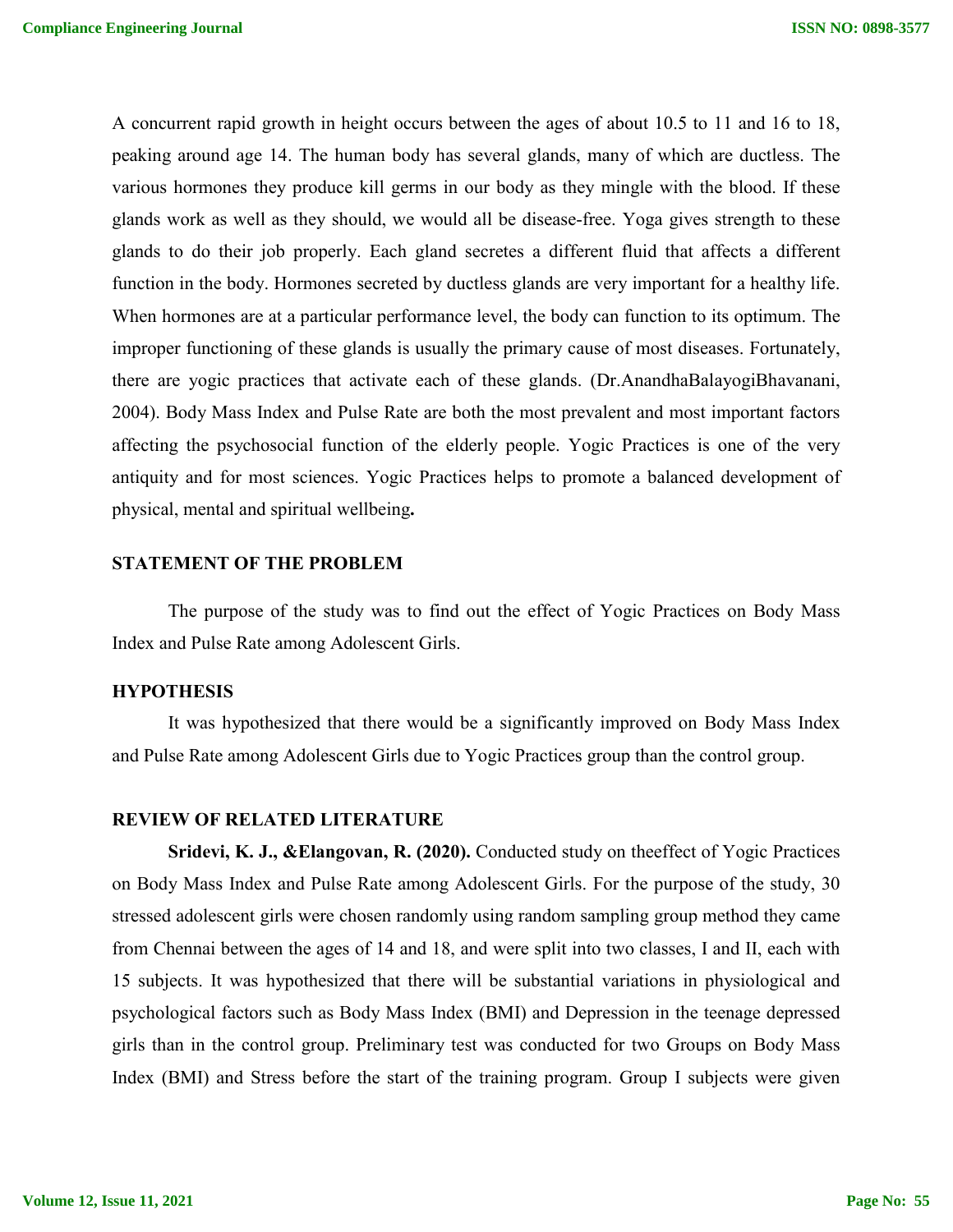Yogic practices for 60 minutes, 6 days a week for a total period of eight weeks. Group II (Control Group) were in active rest. After the experimental period, the two groups were retested again on the same dependent variables. Co-variance analysis (ANCOVA) was used to assess the relevant distinctions between the experimental group and the control group. The significance test was set at a degree of trust of 0.05. The results of the study proved that the Experimental Group showed significant differences on selected physiological and psychological variables such as Body Mass Index (BMI) and Stress than the Control Group due to Yogic practices among adolescent stressed girls. The theory was agreed at a confidence level of 0.05. Therefore it is concluded that teenage girls benefit from Yogic activities to sustain a balanced Body Mass Index (BMI) and to overcome stress.

**Barnes, V. A. (2016).**Conducted study on theImpact of Yoga on Exercise and Blood Pressure in Adolescents. Forty adolescents (21 Female/19 Male; 34 Black/6 White, mean age 16.1±1.7 yrs) with BMI for age ≥95th percentile by gender, (BMI: ≥28 for girls; ≥27 for boys) from high school health/physical education classes were randomly assigned to 10 weekly 50 min. sessions of yoga at school  $(n=20)$ , or evaluation only control  $(n=20)$  conditions. Participants were evaluated at pre- and 3 months post-test, and at 3 months follow up. Ambulatory BP measurements were obtained over 24 hour periods in the natural setting using Space Labs 90207 BP monitors. A lifestyle behavior survey assessed exercise habits and physical activity. Selfreported yoga home practice averaged 29 min/day; range=10-60 min/day; mean= 4.1 times per week; range 1-14 times per week. Differences between groups at baseline did not reach statistical significance. A significant group by time interaction was observed for 24-hr systolic BP such that the yoga group decreased from  $118.8\pm9.7$  to  $114.9\pm8.6$  mmHg compared to an increase  $(115.9\pm6.2 \text{ to } 119.4\pm7.5 \text{ mm Hg})$  in the control group across the 6-month study (p20 min of hard aerobic exercise from  $2.2 \pm 2.0$  to  $2.9 \pm 1.6$  compared to a decrease in the control group (3.1 $\pm 2.2$  to 2.1 $\pm$ 1.7) across the 6-month study (p<.04). The findings were observed over a relatively short intervention period and suggest beneficial impact of yoga upon blood pressure and exercise in overweight adolescents. Replication and verification in a larger group with a longer follow-up is warranted.

## **METHODOLOGY**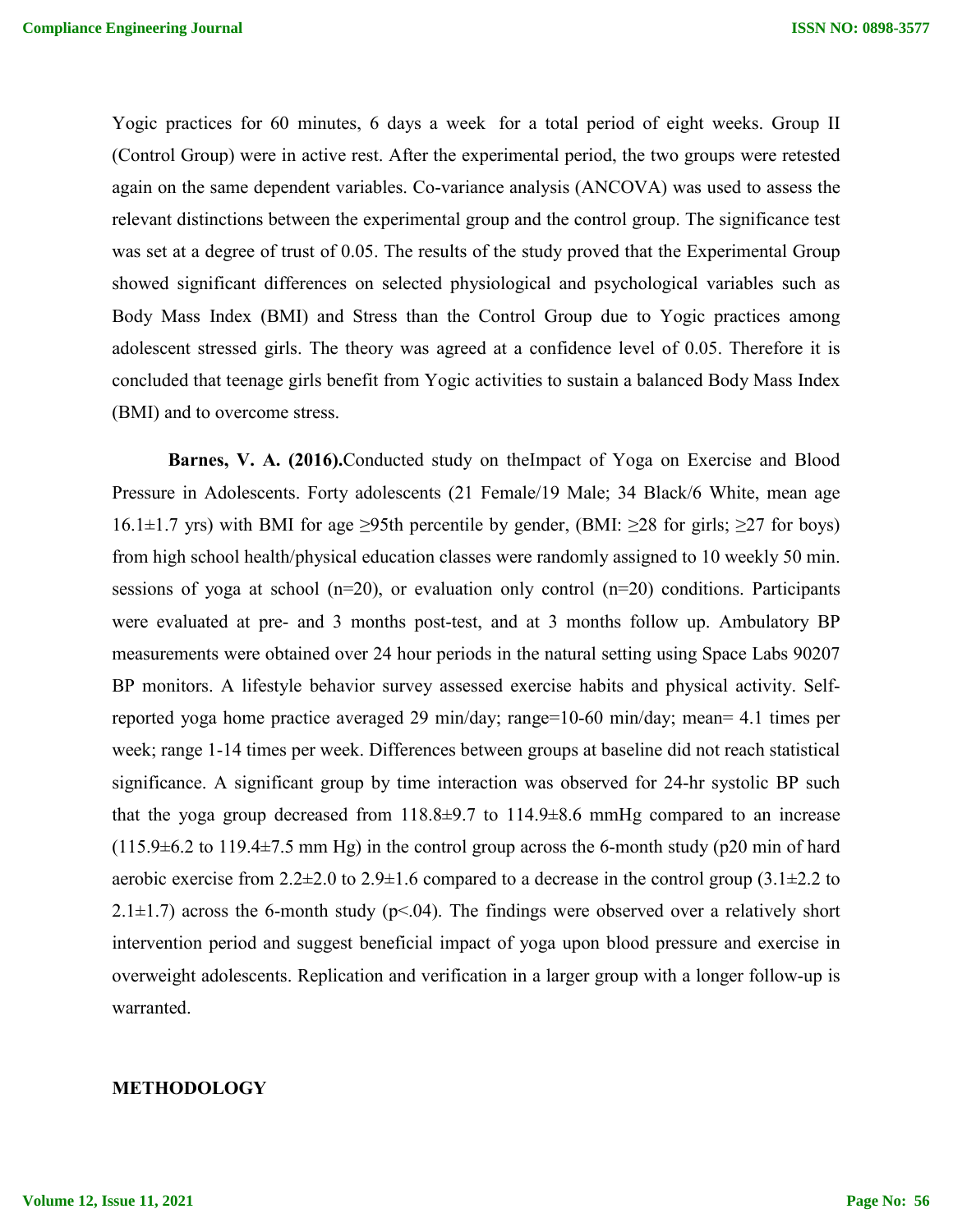For the purpose of these random groups experimental study. Thirty (30) Adolescent Girls in Chennai were selected at random as subjects based on their Body Mass Index and Pulse Rate and their age was ranged from 12 to 17 years. Yogic Practices was given five days (Monday to Friday at 6.00 pm to 7.00 pm) per week for eight weeks. All the subjects were randomly assigned to experimental groups and control group each consisted of 15 subjects. Experimental groups were involved in Yogic Practices (12) weeks and the control group kept in active rest. The Yogic Practices given to experimental group include Starting prayer, Loosening the joining, Suryanamaskar, Padahasthasana, Trikonasana,Vrikshasana, Parvatasana, Shasangasana,Gomukhasana, Paschimottasana, Ardhamatsyendrasana, Bhujangasana, Dhanurasana, Sarvangasana, Kapalabati, Sheetali, Bhramari pranayamas, OM Chanting, NadiShodhana, Shavasana, Yoga Nidra (Relaxation) Techniques. Initially pre-test was taken and after the experimental period of eight weeks, post-test was taken from all the two groups. Selected physiological variables - Body Mass Index was measured through measured using Weighing machine and Stadiometer and Pulse Rate was measured through measured using by counting the beats per minutes. The differences between initial and final Body Mass Index and Pulse Rate were considered as the effect of Yogic Practices on selected subjects. Analysis of Covariance (ANCOVA) was used to find out the difference among the experimental and control groups. The test of significance was fixed as 0.05 level of confidence.

## **RESULTS AND DISCUSSION**

The data pertaining to the variables collected from the two groups before and after the training period were statistically analyzed by using Analysis of Covariance (ANCOVA) to determine the significant difference and tested at 0.05 level of significance.

#### **RESULTS ON BODY MASS INDEX**

The Analysis of Covariance (ANCOVA) on Body Mass Index Yogic Practices and control group was analyzed and are presented in table-I

## **Table-I COMPUTATION OF ANALYSIS OF COVARIANCE ON BODY MASS INDEX OF EXPERIMENTAL GROUPS CONTROL GROUP (in kg/m²)**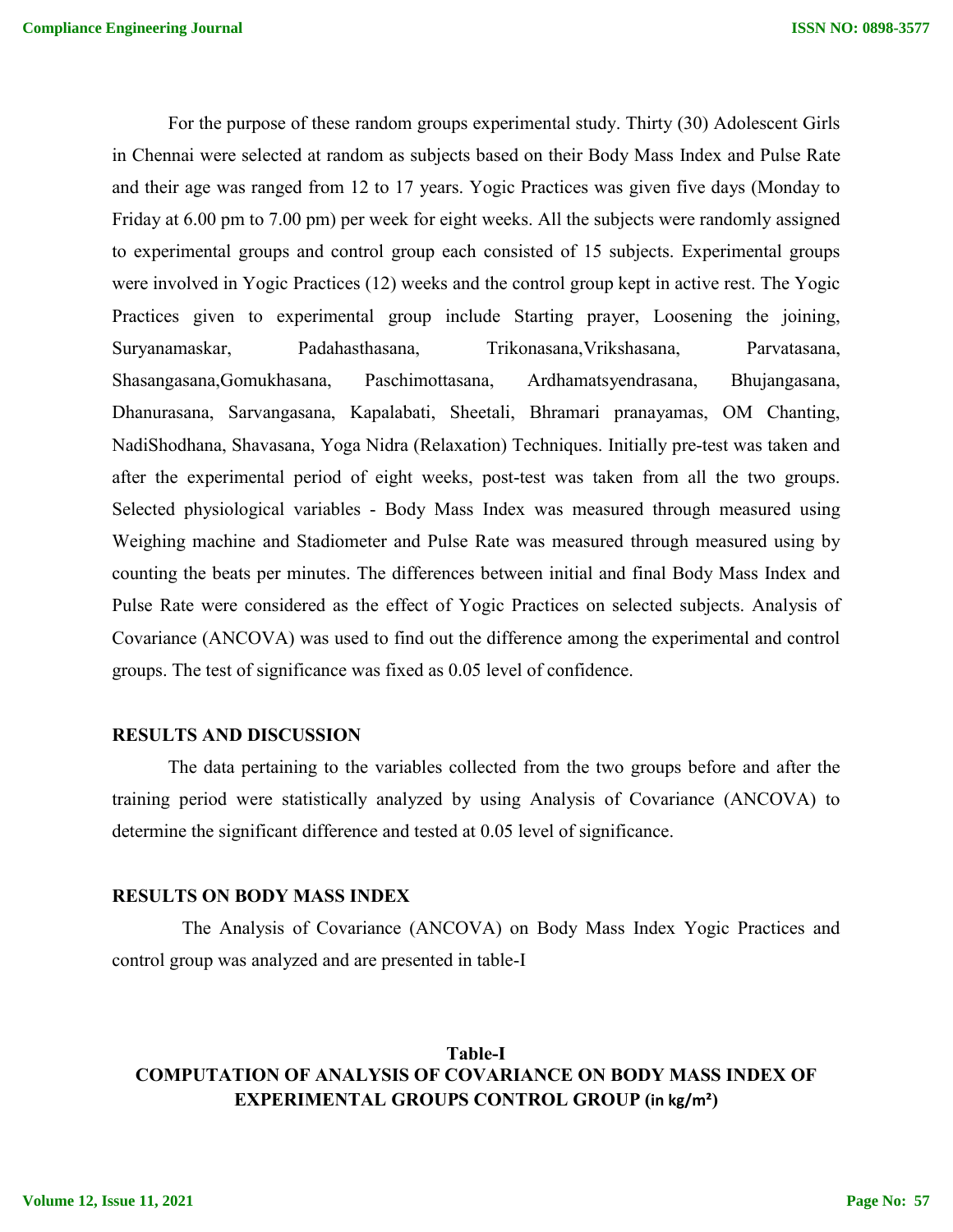| <b>Test</b>                                                                                      | <b>EXP</b>   | <b>CON</b>   | <b>SV</b>      | <b>SS</b> | Df | <b>MS</b> | F        |  |  |
|--------------------------------------------------------------------------------------------------|--------------|--------------|----------------|-----------|----|-----------|----------|--|--|
|                                                                                                  | <b>GROUP</b> | <b>GROUP</b> |                |           |    |           |          |  |  |
| <b>Pre test</b>                                                                                  |              |              | <b>Between</b> | 2.29      |    | 2.29      |          |  |  |
| <b>Mean</b>                                                                                      | 29.11        | 28.56        | Within         | 40.51     | 28 | 1.44      | 1.58     |  |  |
| Post test                                                                                        |              |              | <b>Between</b> | 70.84     |    | 35.42     | $23.00*$ |  |  |
| <b>Mean</b>                                                                                      | 25.52        | 28.59        | Within         | 43.11     | 28 | 1.53      |          |  |  |
| <b>Adjusted</b>                                                                                  |              |              | <b>Between</b> | 79.06     |    | 39.53     | $31.50*$ |  |  |
| test Mean                                                                                        | 25.38        | 28.72        | Within         | 33.87     | 27 | 1.25      |          |  |  |
| mean                                                                                             |              |              |                |           |    |           |          |  |  |
| difference                                                                                       | 3.59         | 0.03         |                |           |    |           |          |  |  |
| *Significant at 0.05 level of confidence (Table F ratio at 0.05 level of confidence for df 1 and |              |              |                |           |    |           |          |  |  |

**28 = 4.20, 1 and 27 = 4.21).**

The obtained F-ratio value for the Body Mass Index were greater than the table value, it The obtained F-ratio value for the Body Mass Index were greater than the table value, it indicates that there was a significant difference among post test and adjusted post-test means of the Yogic Practices group than the control group. The pre-test, post-test and adjusted post-test mean values of Yogic Practices and the control group on Body Mass Indexwere graphically presented in Figure 1.

## **Figure 1**

# **BAR DIAGRAM SHOWING THE MEAN DIFFERENCE OF YOGIC PRACTICES GROUP AND CONTROL GROUP ON BODY MASS INDEX(in kg/m² )**



## **\*Significant at 0.05 level of confidence**

## **RESULTS ON PULSE RATE**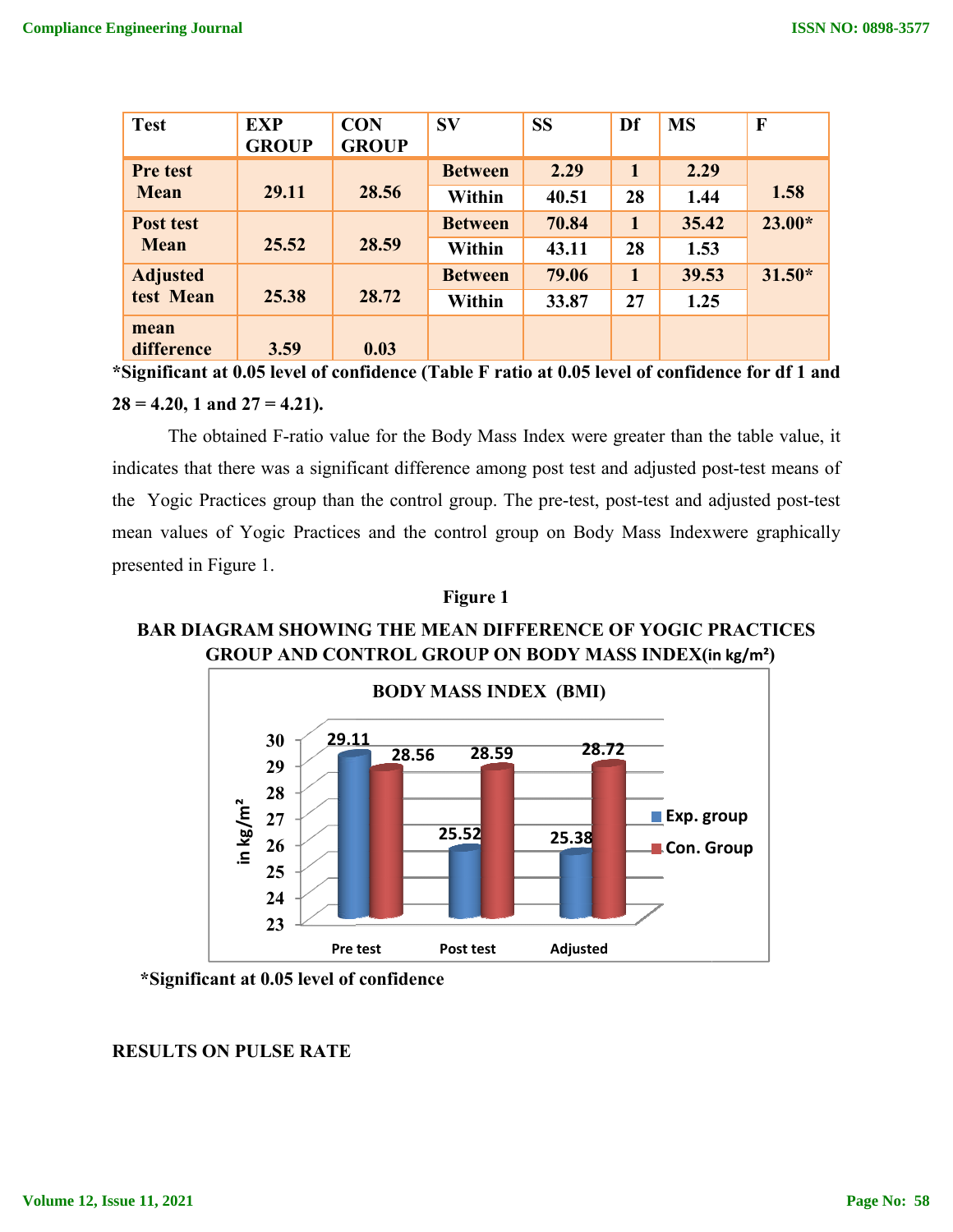| <b>EXPERIMENTAL GROUPS AND CONTROL GROUP</b> |              |              |                |           |                |           |              |  |  |  |  |
|----------------------------------------------|--------------|--------------|----------------|-----------|----------------|-----------|--------------|--|--|--|--|
| (in scores)                                  |              |              |                |           |                |           |              |  |  |  |  |
| <b>Test</b>                                  | <b>EXP</b>   | <b>CON</b>   | <b>SV</b>      | <b>SS</b> | Df             | <b>MS</b> | $\mathbf{F}$ |  |  |  |  |
|                                              | <b>GROUP</b> | <b>GROUP</b> |                |           |                |           |              |  |  |  |  |
| <b>Pre test</b>                              |              |              | between        | 0.83      | $\blacksquare$ | 0.83      |              |  |  |  |  |
| <b>Mean</b>                                  | 78.13        | 77.8         | within         | 50.13     | 28             | 1.79      | 0.46         |  |  |  |  |
| <b>Post test</b>                             |              |              | <b>between</b> | 218.7     | 1              | 109.35    |              |  |  |  |  |
| <b>Mean</b>                                  | 73.26        | 78.66        | within         | 60.26     | 28             | 2.15      | $50.80*$     |  |  |  |  |
| <b>Adjusted</b>                              |              |              | between        | 231.56    | 1              | 115.78    |              |  |  |  |  |
| test Mean                                    | 73.16        | 78.76        | within         | 41.75     | 27             | 1.54      | $74.87*$     |  |  |  |  |
| mean                                         |              |              |                |           |                |           |              |  |  |  |  |
| difference                                   | 4.86         | 0.86         |                |           |                |           |              |  |  |  |  |

# **COMPUTATION OF ANALYSIS OF COVARIANCE ON PULSE RATE OF Table-II**

\* Significant at 0.05 level of confidence (Table F ratio at 0.05 level of confidence for df 1 **and 28 = 4.20, 1 and 27 = 4.21).**

The obtained F-ratio value for the Pulse Rate were greater than the table value, it indicates that there was a significant difference among post test and adjusted post-test means of the Yogic Practices group than the control group. The pre-test, post-test and adjusted post-test mean values of Yogic Practices and the control group on Pulse Rate were graphically presented in Figure 2.

## **Figure 2**

# **BAR DIAGRAM SHOWING THE MEAN DIFFERENCE OF YOGIC PRACTICES GROUP, AND CONTROL GROUP ON PULSE RATE(in counts per minute counts per minutes)**



**CONCLUSION**